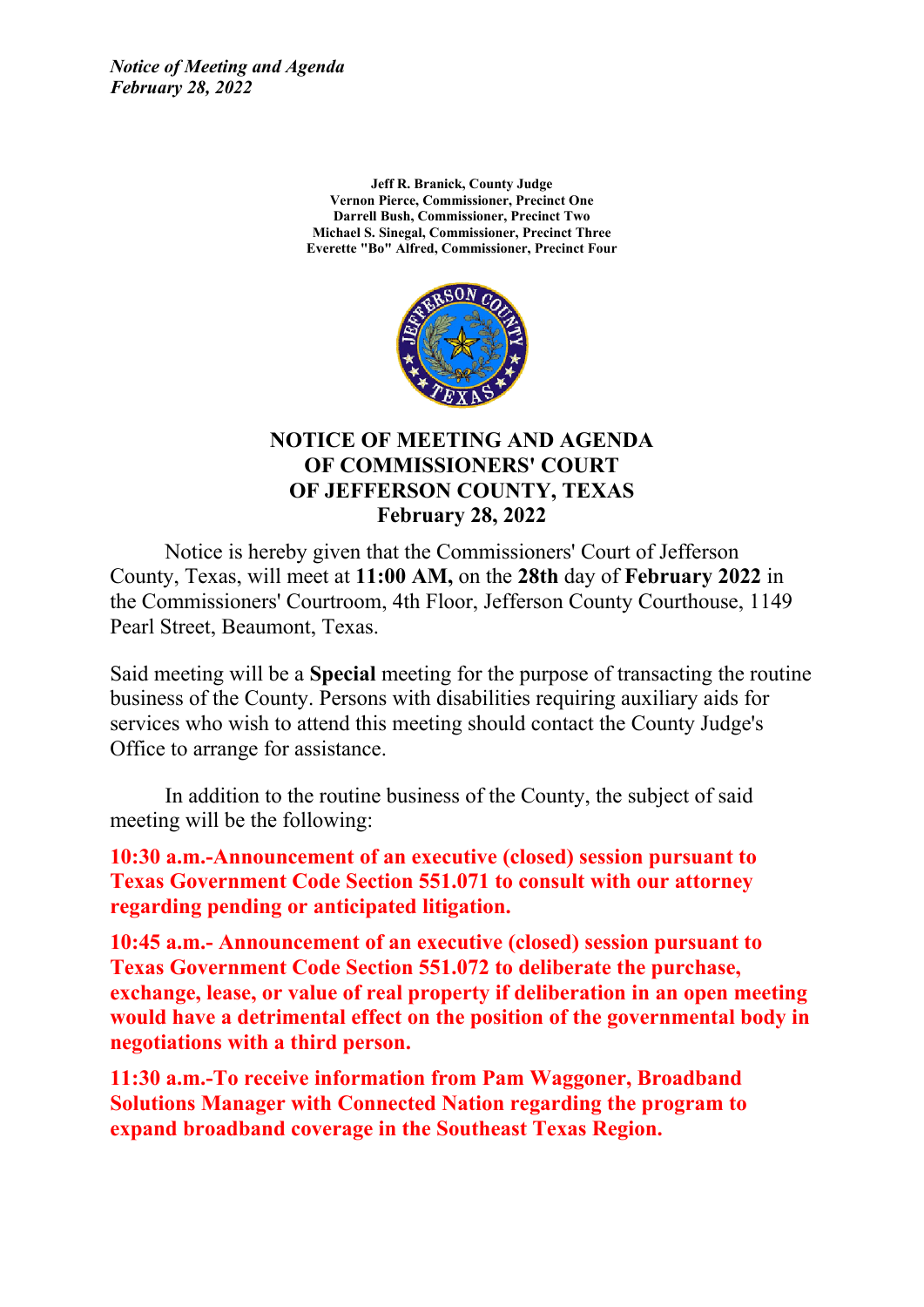*Notice of Meeting and Agenda February 28, 2022*

**Jefferson County has taken steps to minimize the exposure of COVID-19 by implementing the following steps to allow the public to view the Commissioner's Court meeting. The following options are available:View live with audio from the County Webpage:**

**https://co.jefferson.tx.us/comm\_crt/commlink.htmListen to audio by calling 346-248-7799 Meeting ID: 917 160 6532# Participant ID: # The court will also have <sup>a</sup> question and answer session at the end of the meeting. If you would like to ask any questions of the Court, please be on the phone call. The Court will give <sup>a</sup> question and answer session at the end of the meeting as time allows. You will be called upon by your last 4 digits of your phone number. If you do not have any questions, you can pass. Please be mindful that the audio portion of this meeting will be of better quality from the website.**

**INVOCATION: Vernon Pierce, Commissioner, Precinct One**

**PLEDGE OF ALLEGIANCE: Darrell Bush, Commissioner, Precinct Two**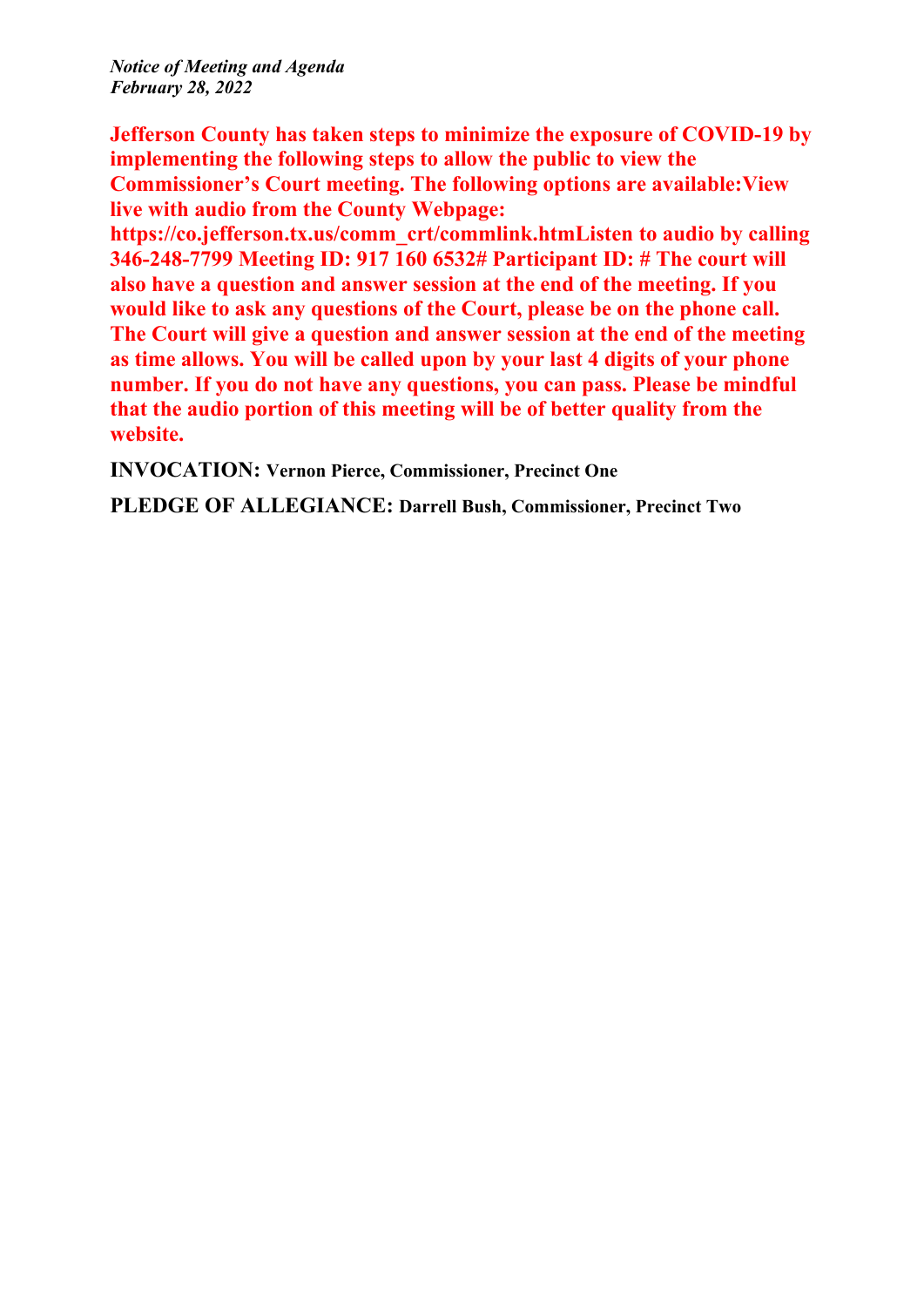# **PURCHASING:**

(a) Consider and approve Change Order No. 1 for Task Order #1 (RFP 21- 024/YS), FEMA Grant Management and Insurance Advisory Services for Jefferson County for the HMGP application submitted in mid-January for an increase of \$6,623.75, bringing the total contract amount from \$17,500.00 up to \$24,123.75; pursuan<sup>t</sup> to Chapter 262, Texas Local Government Code, the County Purchasing Act and 2 CFR Sections 200.318 – 326.

Task Order #1 Tidal Basin Change [Order.pdf](http://co.jefferson.tx.us/agenda/agendas_pl/20220228_680/Attachments/Task Order #1 Tidal Basin Change Order.pdf)

- (b) Consider and approve <sup>a</sup> contract renewal for (IFB 19-004/YS), Term Contract for Lighting Supplies for Runway and Taxiway at Jack Brooks Regional Airport with Airport Lighting Company and blueglobes, llc for <sup>a</sup> third one (1) year renewal from March 1, 2022 through February 28, 2023.
- (c) Consider and approve <sup>a</sup> contract renewal for (IFB 21-001/YS), Term Contract for Motor Fuel for Jefferson County in Accordance with Chapter 262, Texas Local Government Code, the County Purchasing Act and 2 CFR Section 200.318-326 with Spidle Oil Co. for <sup>a</sup> first one (1) year renewal from March 11, 2022 through March 10, 2023.
- (d) Consider and approve <sup>a</sup> contract renewal for (IFB 21-003/YS), Term Contract for Limestone Rock Asphalt for Jefferson County with Vulcan Construction Materials, LLC for <sup>a</sup> first one (1) year renewal from March 2, 2021 through March 1, 2023.
- (e) Consider and approve disposition of salvage property as authorized by Local Government Code §263.152 (3), for broken or obsolete items. Memorandum - Disposal of Salvage [Property.pdf](http://co.jefferson.tx.us/agenda/agendas_pl/20220228_680/Attachments/Memorandum - Disposal of Salvage Property.pdf)
- (f) Consider and approve disposal of scrap vehicles. Scrap property to be transported to <sup>a</sup> metal salvage company and there sold for such price as it may command and return funds to the County.

Memorandum - Disposal of Scrap [Property.pdf](http://co.jefferson.tx.us/agenda/agendas_pl/20220228_680/Attachments/Memorandum - Disposal of Scrap Property.pdf)

## **COUNTY AUDITOR:**

(a) Consider and approve budget transfer Road & Bridge Pct. 4 - additional cost for repairs.

| 114-0405-431-4018 | ROAD MACHINERY       | \$10,000.00 |                    |
|-------------------|----------------------|-------------|--------------------|
| 114-0402-431-3079 | <b>CRUSHED STONE</b> |             | $\mid$ \$10,000.00 |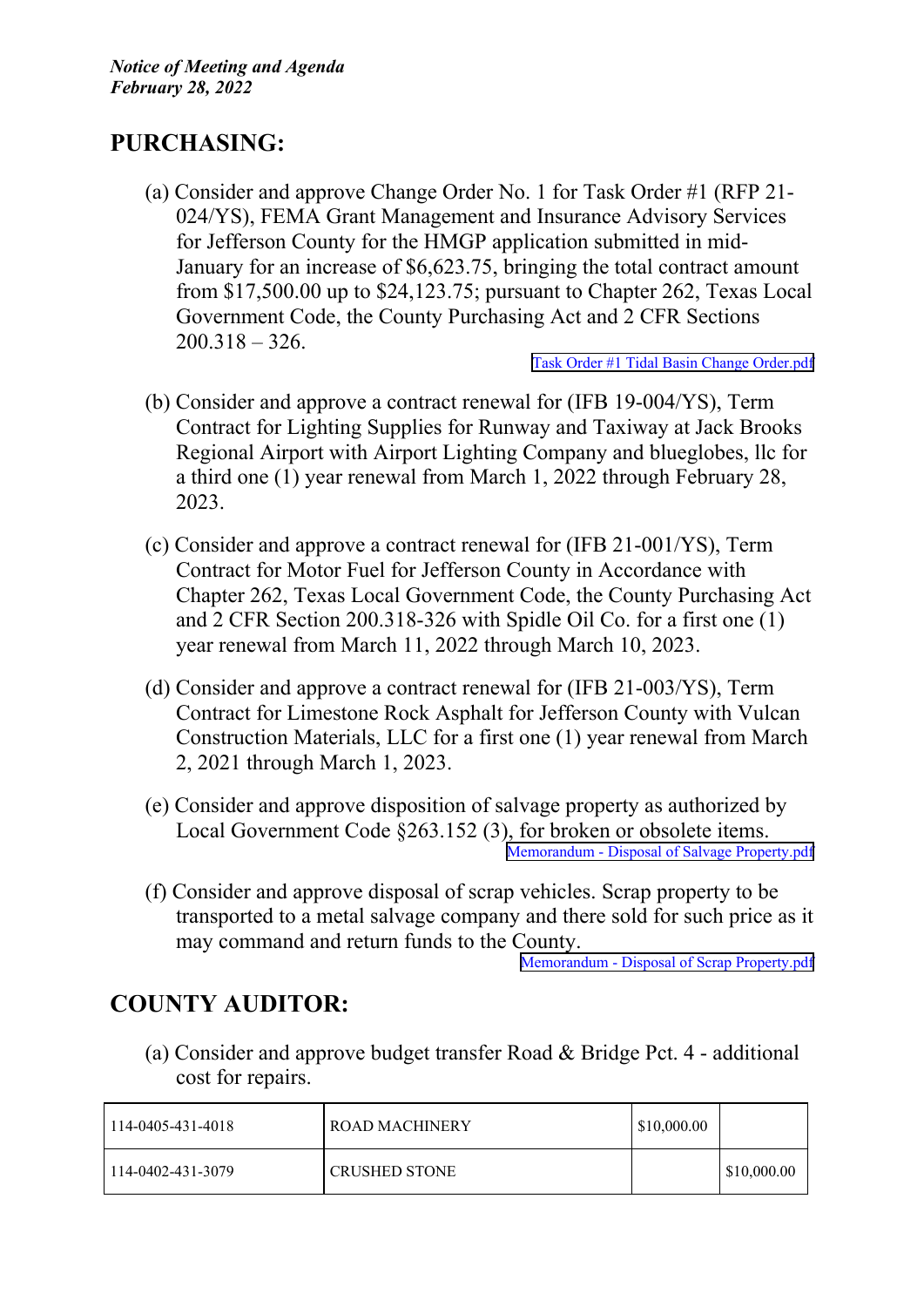- (b) Consider and approve electronic disbursement for \$1,249.64 to Texas Department of Criminal Justice for March insurance reimbursement.
- (c) Consider and approve electronic disbursement for \$558,408.42 to LaSalle for revenue received from entities for inmate housing.
- (d) Receive and file Jefferson County Community Supervision and Corrections Department Audited Financial Statements for the Year Ended August 31, 2021.

[ccCommunitySupervisionFinancialStatements](http://co.jefferson.tx.us/agenda/agendas_pl/20220228_680/Attachments/ccCommunitySupervisionFinancialStatements -022822.pdf) -022822.pdf

- (e) Receive and file Financial Statement for the Texas Juvenile Justice Department Grant Funds for the Year Ended August 31, 2021. [ccJuvenileJusticeFinancialStatement](http://co.jefferson.tx.us/agenda/agendas_pl/20220228_680/Attachments/ccJuvenileJusticeFinancialStatement -022822.pdf) -022822.pdf
- (f) Regular County Bills check #492596 through check #492760. [0492596](http://co.jefferson.tx.us/agenda/agendas_pl/20220228_680/Attachments/0492596_0492760.pdf)\_[0492760.pdf](http://co.jefferson.tx.us/agenda/agendas_pl/20220228_680/Attachments/0492596_0492760.pdf)

# **COUNTY COMMISSIONERS:**

- (a) Consider and possibly authorize the County Judge to execute <sup>a</sup> Request for Release of Funds from the U.S, Department of Housing and Urban Development (HUD) for the Harvey Allocation Development Block Grant Recovery funds per DR 4332 for the Ditch 110-B repairs. REQUEST FOR RELEASE OF FUNDS AND [CERTIFICATION](http://co.jefferson.tx.us/agenda/agendas_pl/20220228_680/Attachments/REQUEST FOR RELEASE OF FUNDS AND CERTIFICATION DR4332 FOR THE DITCH 110B REPAIRS.pdf) DR4332 FOR THE DITCH 110B [REPAIRS.pdf](http://co.jefferson.tx.us/agenda/agendas_pl/20220228_680/Attachments/REQUEST FOR RELEASE OF FUNDS AND CERTIFICATION DR4332 FOR THE DITCH 110B REPAIRS.pdf)
- (b) Consider and possibly approve the appointment of Rich Courville to the Board of Jefferson County Emergency Services District No. 3 to fulfill the unexpired term of Roy Morrell who resigned. (This is an appointment of Judge Branick.)
- (c) Consider, possibly approve an order authorizing approval of proposed Texas Statewide Opiod Settlement Agreements and for the County Judge to sign settlement agreements releasing Jefferson County's Opiod claims, found in In re: Texas Opiod Litigation, MDL No. 2018-63587, against Big 3 Distributors, Endo Pharmaceuticals and Teva Pharmaceuticals.

Order Authorizing Approval Of Proposed Texas Statewide Opioid Settlement [Agreements.pdf](http://co.jefferson.tx.us/agenda/agendas_pl/20220228_680/Attachments/Order Authorizing Approval Of Proposed Texas Statewide Opioid Settlement Agreements.pdf) Texas Subdivision and Special District Election and Release [Form.pdf](http://co.jefferson.tx.us/agenda/agendas_pl/20220228_680/Attachments/Texas Subdivision and Special District Election and Release Form.pdf) Endo [Pharmaceuticals](http://co.jefferson.tx.us/agenda/agendas_pl/20220228_680/Attachments/Endo Pharmaceuticals Texas Settlement Release.pdf) Texas Settlement Release.pdf Teva [Pharmaceuticals](http://co.jefferson.tx.us/agenda/agendas_pl/20220228_680/Attachments/Teva Pharmaceuticals Texas Settlement Release.pdf) Texas Settlement Release.pdf